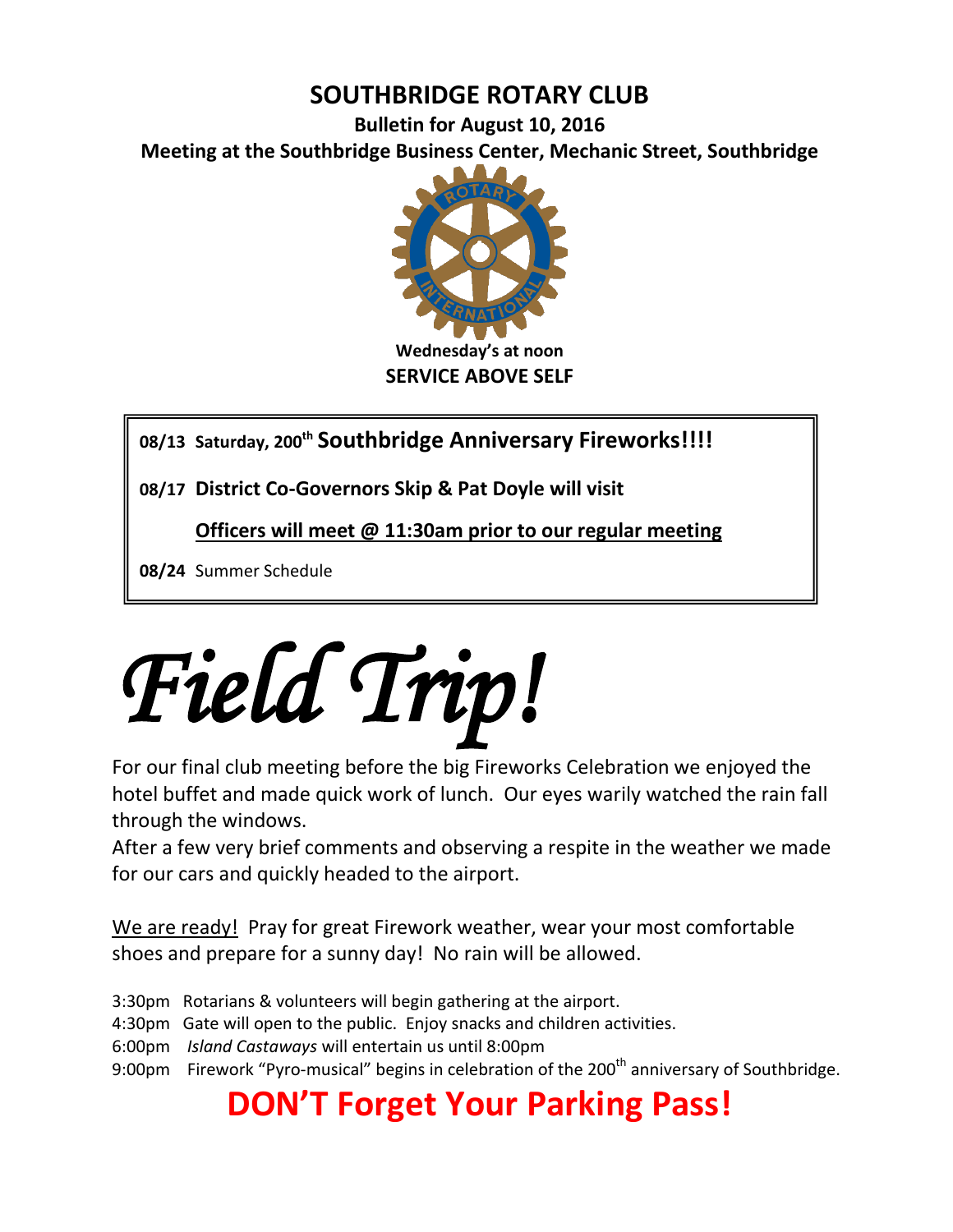



We're in good hands...with Glenn & Ken
<br>
Well, here we are!



**Move those planes, 5,000 cars will fit comfortably**



**Final instructions from Ron and we're ready for Saturday**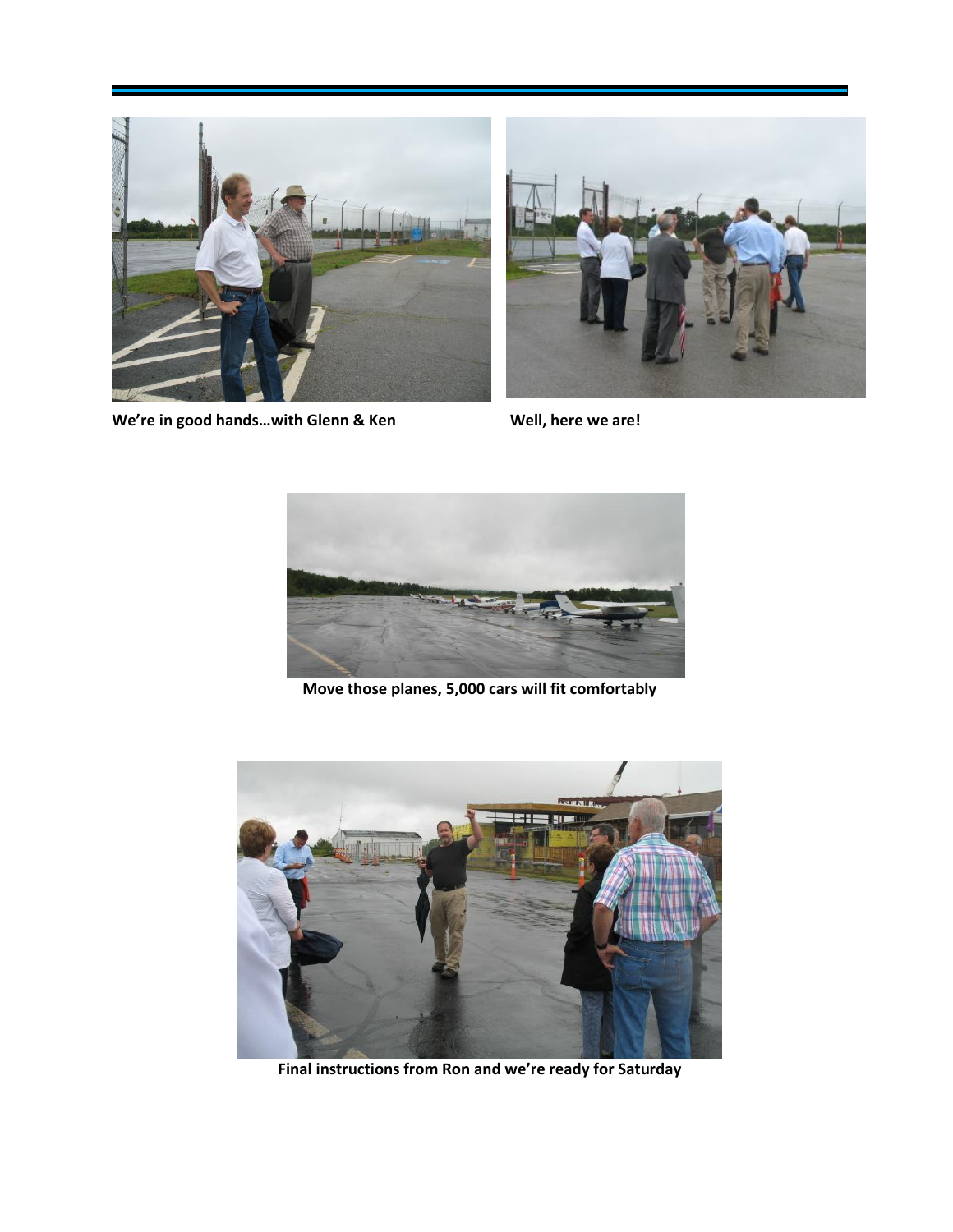

**Can't wait 'til Saturday, pray for great weather and an excited crowd**



The Princess Boat tour is scheduled for Sunday, August  $21^{st}$ , from 5:45 to 7:15 with boarding beginning at 5:30pm. This time allows for the earlier sunset time in late August. A cash bar and snacks will be available. To assure seating please confirm your interest in tickets by **August 15th** (\$20 Regular, \$15 Seniors/children).

Consider joining in for dinner at Bistro Eighty-Ates, adjacent to Indian Ranch, for 7:30pm. A head count will be needed for reservations. An open menu will be offered with individualized service.

# LET DINO KNOW TODAY IF YOU'LL BE JOINING THE CRUISE

NOTIFY DINO for both the Princess Boat tour and dinner following. 508-765-5710 or dinotata@charter.net